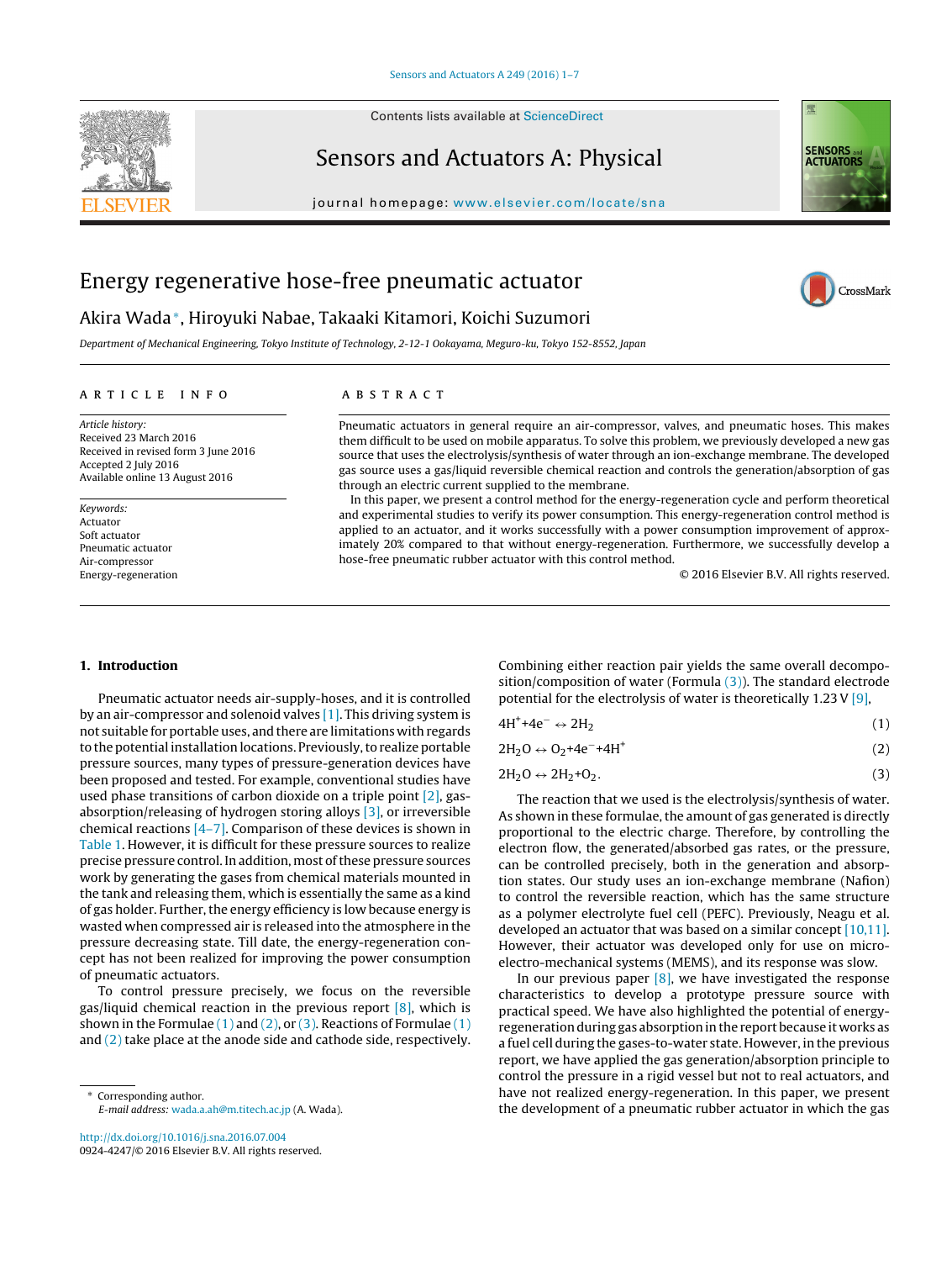<span id="page-1-0"></span>

# **Table 1**

Evaluation of earlier portable pressure source studies for pneumatic actuator.

| Required properties                                | Working principle                    |                            |                                        |
|----------------------------------------------------|--------------------------------------|----------------------------|----------------------------------------|
|                                                    | Phase transition on triple point [2] | Hydrogen storing alloy [3] | Irreversible chemical reaction $[4-7]$ |
| Electrical control of gas                          | Disable                              | Enable                     | <b>Disable</b>                         |
| Gas generation/synthesis using reversible reaction | Enable                               | Enable                     | <b>Disable</b>                         |
| Energy-regeneration                                | Disable                              | Disable                    | <b>Disable</b>                         |

generation/absorption device is installed. It works successfully as an air-supply-hose-free actuator, and the energy-regeneration also works well. We also present theoretical and experimental studies to verify its power consumption and achieve good results.

#### **2. Proposed hose-free actuator with energy-regeneration**

#### 2.1. Structure of actuator

[Fig.](#page--1-0) 1(a) illustrates the structure of the proposed hose-free pneumatic actuator. The sectional view is illustrated in (b) and (c) along with its working. It consists of a silicone rubber envelope filled with water and an ion-exchange membrane (Nafion) which separates the silicone rubber envelope into two chambers. Thin electrodes are fabricated on both sides of the ion-exchange membrane, and gas generation/absorption reactions occur by applying a current to the electrodes.

The (b) and (c) shows the basic working principle of this actuator. On applying the electric current to the electrodes, oxygen and hydrogen gases are generated on each electrode with the electrolysis of water, resulting in the inflation of the rubber envelope as shown in (c). Connecting the electrodes makes the actuator return to the initial state as shown in (b). The ion-exchange membrane absorbs the gases at each electrode, causing the synthesis of water and resulting in a decrease in pressure and deflation of the actuator. During the gas absorption state, the ion-exchange membrane works as a fuel cell generating electrical energy, which can be stored by an electric charger and used as a secondary pressurization energy. This will be able to decrease the power consumption.

This working principle enables a precise control of pressure along with energy-regeneration, which have not been achieved in previous studies shown in Table 1. In our previous work [\[8\],](#page--1-0) the energy is wasted during the gas absorption state when the electrodes are shortened to decrease the pressure. In this paper, we propose a novel energy regenerative hose-free pneumatic actuator with energy-regeneration to reuse the stored energy as driving energy.

## 2.2. Driving sequence of energy-regeneration actuator

This section explains the driving sequence of the proposed energy-regenerative hose-free pneumatic actuator (see [Fig.](#page--1-0) 2). Based on this sequence, the power consumption is discussed theoretically and experimentally in Sections 3 and [4,](#page--1-0) respectively.

The initial state of this cycle is shown in [Fig.](#page--1-0)  $2(a)$ . The internal pressure of pneumatic actuator is shown with a pressure gauge. [Fig.](#page--1-0) 2(b) shows the state as the pressure increases, which is realized with water electrolysis by applying current using an external current supply. [Fig.](#page--1-0)  $2(c)$  shows the constant-pressure state, which is realized by stopping the electron flow by disconnecting the external current supply. [Fig.](#page--1-0) 2(d) represents the energy-recovering state, which is realized with water synthesis as the actuator works as a PEFC. The regenerated electrical energy is stored in the capacitors connected in parallel as shown in  $Fig. 2(d)$  $Fig. 2(d)$ . In the actuator, the generated gases are absorbed and the pressure decreases. This energy-recovering state continues to work until the voltages of PEFC and the capacitors are balanced. This means that the inter-

nal pressure does not decrease as much as the initial pressure of 0 kPaG of the energy-recovering state (d). Therefore, a shortening state (e) is required to decrease the pressure to the initial pressure of 0 kPaG. The next pressure increasing state using the energy recovered from the capacitors is illustrated in [Fig.](#page--1-0) 2(f), where the parallel connection of capacitors is converted to a series connection to increase the voltage to make it suitable for water-electrolysis in the next step. The electrical energy in the capacitors in series works as a current supply to increase the pressure with the water electrolysis. If the capacitor energy does not sufficiently increase the pressure, the actuator is connected to an external current supply as shown in [Fig.](#page--1-0)  $2(g)$ , and gas generation is continued to increase the pressure to the desired pressure.

The actuator realizes two working cycles of the inflation/deflation during this driving cycle from  $(a)$ ,  $(b)$ ,  $(c)$ ,  $(d)$ ,  $(e)$ ,  $(f)$ ,  $(g)$ ,  $(c)$ ,  $(d)$ ,  $(e)$ , again to  $(a)$  in [Fig.](#page--1-0) 2. The first part of the sequential cycles from (a) to (f) is shown as Flow1 in [Fig.](#page--1-0) 2, while the following part from (f) to (a) is shown as Flow2. The energy-recovering state (d) appears twice while the capacitor-driving state (f) appears only once during this driving cycle. This is because the pressure increase in state (f) would be small if it appears every working cycle because the voltage increase with one energy-recovering state (d) would not be high enough. This is an essential driving sequence of this actuator which we call the double-recovering cycle, and we discuss the actuator motion drive with this cycle in this paper.

# **3. Theoretical analysis**

Power consumption of this actuator with no load, or the loss energy for self-moving, is discussed theoretically in this section. It is an essential parameter in the discussion on the actuator efficiency. It is calculated for two cases: conventional driving case without the energy-regeneration of the previous paper as well as that with the energy-regeneration, and the effectiveness of the energy-regeneration is discussed.

#### 3.1. Electrical modeling of actuator

The electrical model of the actuator is shown in [Fig.](#page--1-0) 3, which can work as a charge/discharge device [\[12\].](#page--1-0) We used the battery model of Baba et al., because it is the simplest model compared with other battery models, and it shows good agreement with our experiment as is shown in [Fig.](#page--1-0) 4. This chart displays the experimental results of current response in the states  $(b)$ ,  $(c)$ , and  $(e)$ , which are shown in [Fig.](#page--1-0) 2. The current values of the theoretical model match the measured values. The circuit constants,  $C_A$  = 0.5 F,  $R_1$  = 3.9  $\Omega$ ,  $C_1$  = 0.7 F and  $R_2$  = 1.5  $\Omega$ , which were obtained by fitting the current values of the model to the measured values in the experiment during the states  $(b)$ ,  $(c)$ , and  $(e)$  in [Fig.](#page--1-0) 2.

## 3.2. Power consumption

The power consumption during the driving cycle shown in [Fig.](#page--1-0) 2 is calculated as the sum of the energy supplied to the actuator in the states (b) and (g). The supplied energy in (b) is always constant; however, the energy in (g) depends on the charge level in (f).